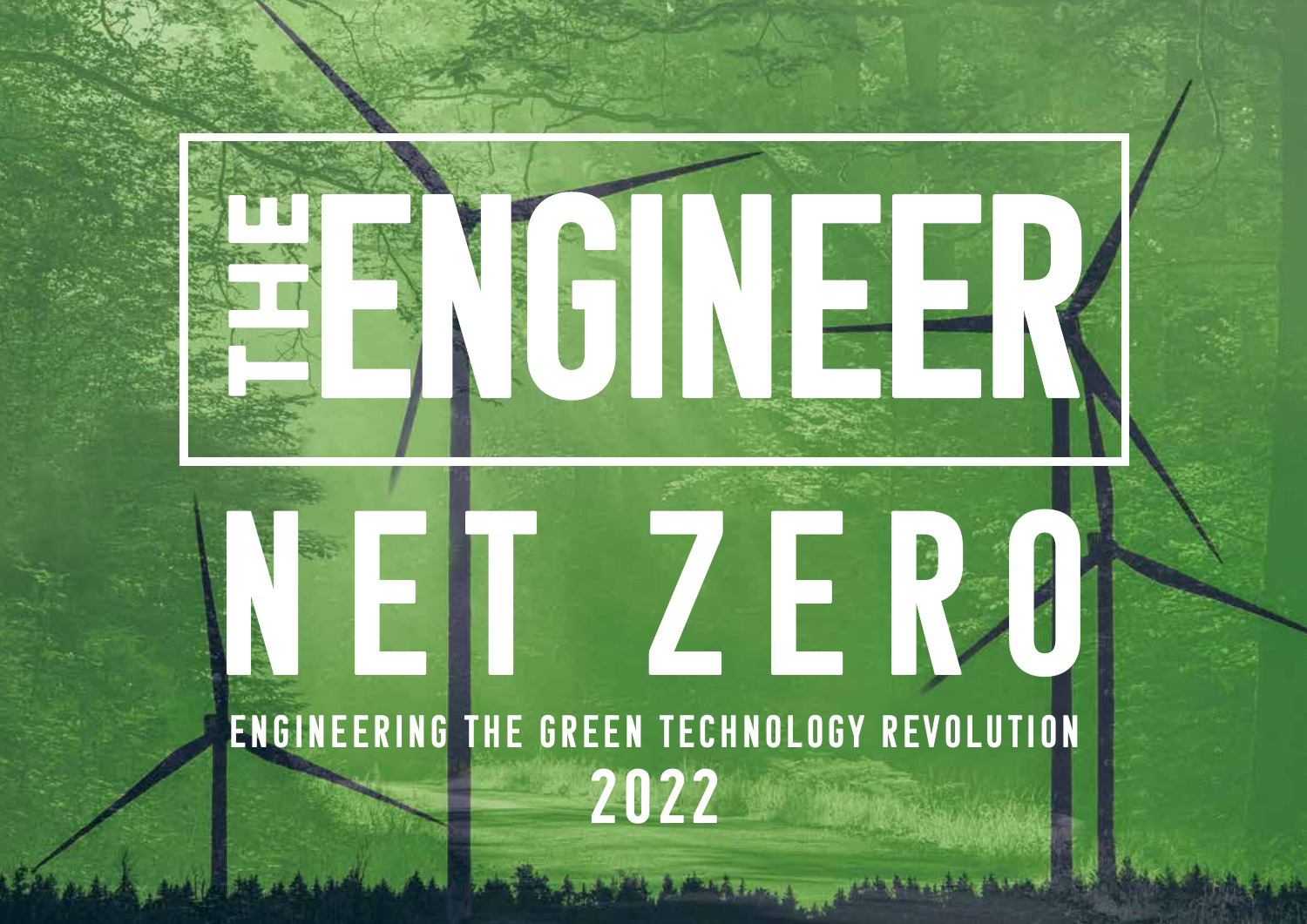# THE ENGINEER NE**\*ZERO** Sponsorship **PROPOSITION**

The Engineer is looking for partners to support this important Campaign and to help deliver insight and important content from across industry.

Aligning yourself with this campaign will give you several opportunities to lead the discussion on how engineers from different sectors can work together to meet the net zero challenge and to showcase your organisation's expertise to The Engineer's 180,000 plus audience of professional engineers.

The events of the past couple of years - from the rapid push for emergency<br>COVID-19 ventilators to the subsequent development of effective<br>vaccines - have provided a powerful reminder of the critical role that<br>cointide and COVID-19 ventilators to the subsequent development of effective vaccines - have provided a powerful reminder of the critical role that scientists and engineers play in our day to day lives.

But addressing the considerable challenges posed by the pandemic are arguably relatively straightforward when compared to complexities of humanity's next big challenge: achieving net-zero carbon dioxide emissions within the next three decades, thereby averting a climate catastrophe that could ultimately make much of our planet uninhabitable. And whilst all areas of society (politicians, business leaders, consumers, and communicators) will have a part to play in this push; the responsibility for inventing, developing, improving, testing, integrating, and maintaining the technologies and solutions that will get us there lies squarely with engineers.

Indeed, from the scale-up of renewable power generation and storage to the development of sustainable mobility solutions, infrastructure, and products; delivering the green technology revolution will require a rapid acceleration in the pace of engineering innovation as well as unprecedented levels of collaboration across different sectors and disciplines.

Running from August to November across The Engineer's online and print platforms The Engineer Net Zero campaign will champion the role that engineers will play in addressing this challenge, explore the opportunities this creates and deliver practical insights on how organisations can meet some of the challenges ahead.

We will also examine what – if any – progress has been made since last year's critical COP26 climate change summit in Glasgow and explore how engineering businesses are delivering on the pledges made at the summit: in terms of both achieving carbon neutrality within their own organisations and developing the technologies that enable will underpin the wider push for net zero by 2050.

The campaign will culminate in November with a special issue of The Engineer, and dedicated fortnight of Net Zero engineering coverage.

*Jon Excell,* Editor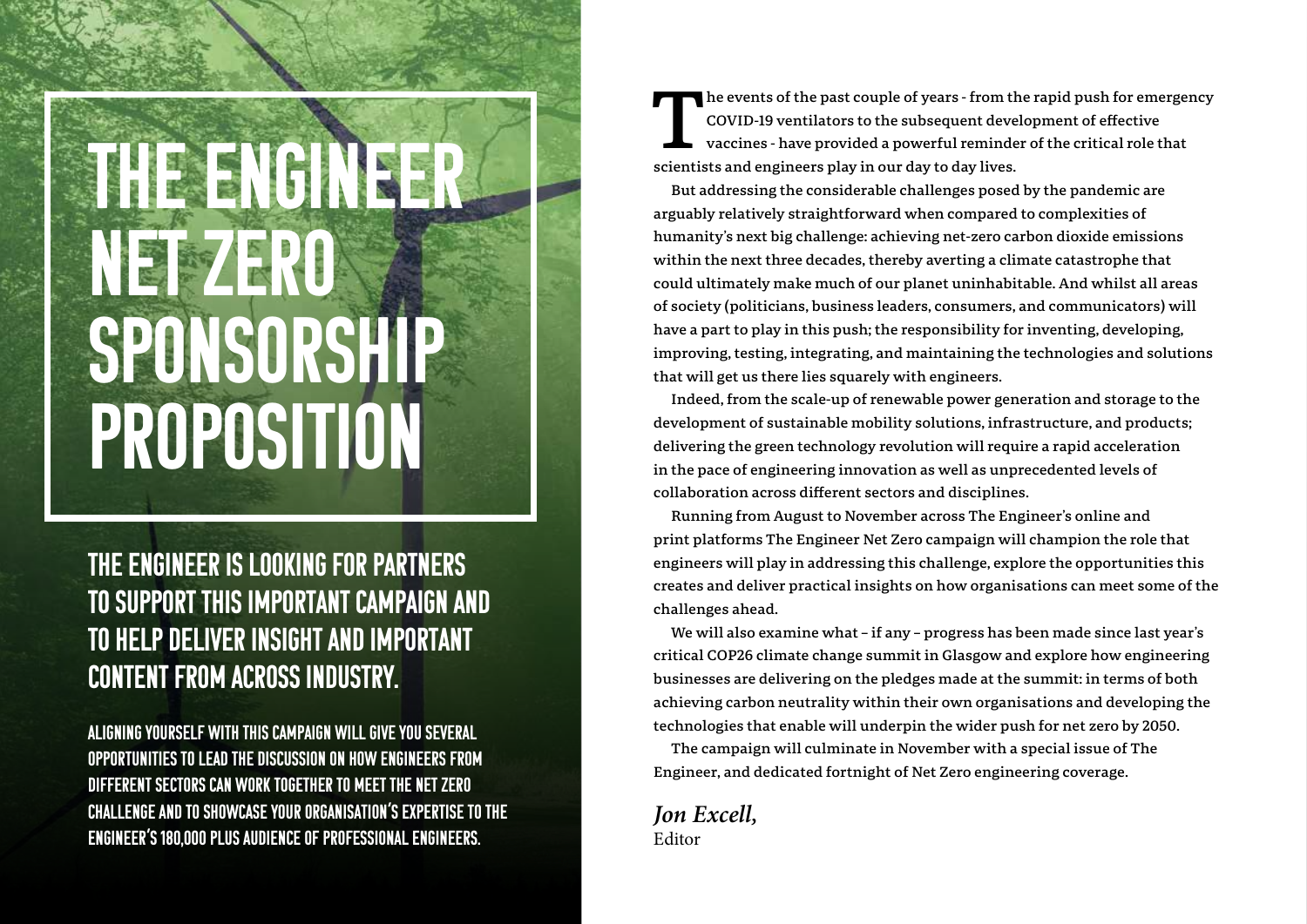## Sponsorship Opportunity Summary

- Branding through the Net Zero project as Headline Partner £21000 • Sponsorship of the the Net Zero research £10,000
- Sponsorship of one of the Panel Discussion events £6950
- Exclusive video interview with the Editor of The Engineer £3300 • Editorial feature and advertising with the special Net Zero issue in November £5400
- 3 articles to be published during the themed fortnight £2500

## Sponsorship Details

**August: The Engineer Net Zero research** Based on a detailed survey of The Engineer's large cross sector audience this special report will explore industry's attitudes to the net zero challenge. We will examine different sectors' appetite for change; uncover some of the key pinch points and knowledge gaps; and spotlight the sectors and disciplines that are leading the net zero 2050 charge. The full research findings will be shared with our project partner for their own analysis and exclusive use, offering them unique market insight.

#### **September – October: The Engineer Net Zero Panel Discussions**

 This series of four panel sessions will bring together cross-sector panels of experts to discuss and explore key topics relating to the engineering net zero challenge. Each panel session will be live streamed to a registered audience, available on demand, and written up as a feature in The Engineer's net zero issue. Sponsorship – which guarantees involvement in one of these sessions – offers an opportunity to deliver your message around net zero and to benefit from access to the database of viewers. The events are as follows:

#### **Understanding & addressing scope 3 emissions**

In industry's quest for net zero, there are three categories of emissions that companies must address: the emissions it produces directly (scope1), the emissions it makes indirectly, through – for instance – the electricity it buys (scope 2) and – arguably most problematically - the emissions it is indirectly responsible for up and down its value chain (scope 3).

In this panel session we will bring together experts from across industry to discuss and define the challenge of addressing Scope 3 emissions and examine some of the methods and approaches that organisations are putting in place to address this.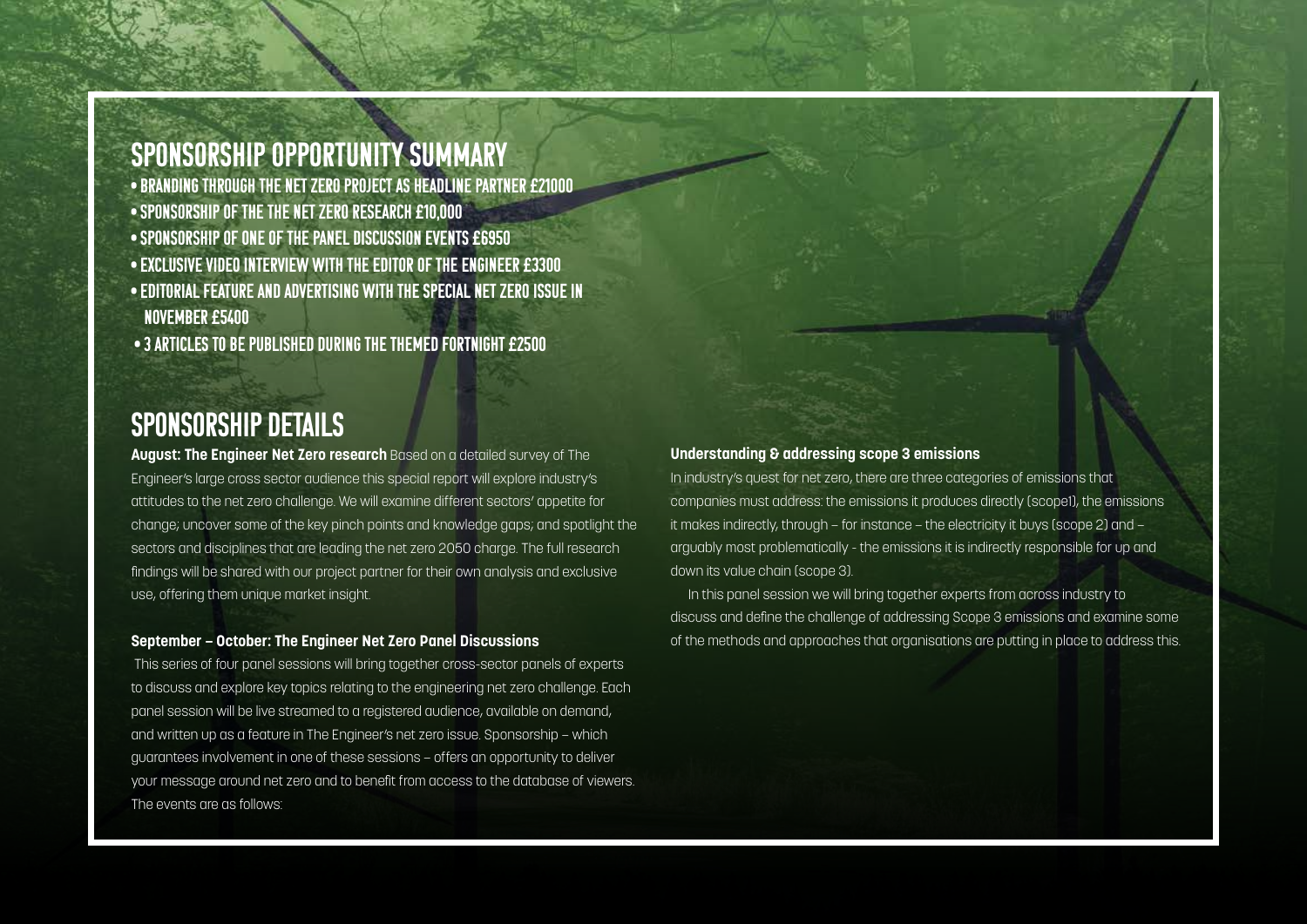#### **Green Hydrogen production**

Thanks to its potential use across so many different application areas. Hydrogen is increasingly expected to play a key role in decarbonising society. However, with most commercial scale hydrogen production processes still reliant on fossil fuels, the pressure is on to develop and scale up so-called green hydrogen production processes.

In this panel discussion we will bring together a group of experts from across industry to explore the challenges of scaling up green hydrogen production, examine some of the latest key developments in green hydrogen production and consider what needs to happen next in terms of policy, skills and technology to ensure that green hydrogen production is scaled up as rapidly as possible.

#### **Energy security and the UK's push for net zero**

Russia's invasion of Ukraine has provided a stark reminder of Europe's ongoing reliance on oil and gas and has prompted fears that efforts to decarbonize at sufficient speed and scale to avert catastrophic climate change could be derailed.

In this panel session we will bring together a panel of experts from across the energy industry to explore the potential impact of the war on the UK's future energy mix. Will it hasten our clean energy transition or could it lead to a slow-down in our collective efforts to phase out fossil fuels. And what measures should we be taking now to ensure that our net zero ambitions are not abandoned?

#### **Marine Energy in the UK**

**The UK Government** estimates that wave & tidal energy technologies have the potential to deliver around 20 per cent of the UK's current electricity needs. Indeed, the UK›s tidal power resource alone is estimated to be more than 10 gigawatts (GW), representing about 50% of Europe stidal energy capacity. And yet - whilst the UK has helped pioneer many of the systems and technologies that could tap into this resource – wave and tidal energy are yet to make much of a mark on the UK's energy mix. In this panel discussion we will bring together experts from across the marine and wider energy communities to discuss why this is the case and explore what needs to be done to finally exploit the enormous energy resource around the UK's coastline.